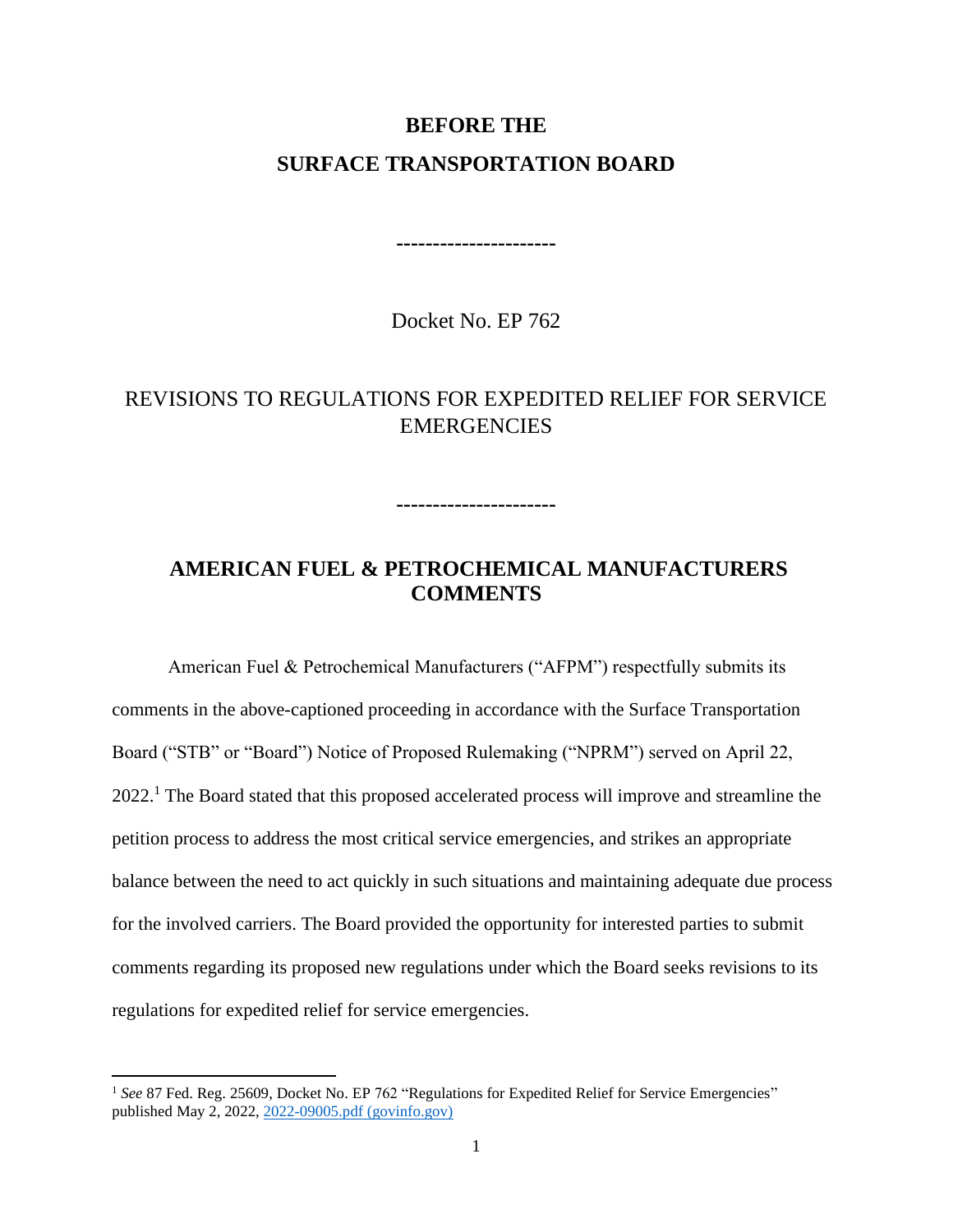AFPM thanks the Board for this opportunity to voice its strong support for these proposed new rules made even more necessary now by the railroads' recent decision to implement the "Precision Scheduled Railroading" operating model which has caused and amplified the current service crisis across the U.S. rail network. The proposed rule changes in this rulemaking would improve the Board's ability to, more quickly and effectively, order temporary relief in emergency situations. This will ensure localized problems do not spread to other parts of the network, and to give parties involved in emergency situations more certainty on the resolution of those issues.

#### **AFPM INTEREST IN THE PROPOSED RULES**

AFPM is the leading trade association representing the makers of the fuels that keep us moving, the petrochemicals that are the essential building blocks for modern life, and the midstream companies that get our feedstocks and products where they need to go. We make the products that make life better, safer, and more sustainable — we make progress. Rail transportation is vital to our members, as well as to manufacturers and customers downstream who depend on our products. Refineries and petrochemical manufacturers across the country rely on a healthy rail network as an essential part of their supply chains. **Approximately 75 percent of refiners and petrochemical manufacturers are only served by a single railroad (e.g., captive) and are negatively impacted by the large degradation in rail service over the past year. These captive shippers do not have other viable transportation options.<sup>2</sup>**

<sup>&</sup>lt;sup>2</sup> See "Why We Need Freight Rail Reform" [https://www.freightrailreform.com/wp-content/uploads/2015/02/Why-](https://www.freightrailreform.com/wp-content/uploads/2015/02/Why-Rail-Presentation-32415.pdf)[Rail-Presentation-32415.pdf](https://www.freightrailreform.com/wp-content/uploads/2015/02/Why-Rail-Presentation-32415.pdf) published by the Rail Customer Coalition, accessed May 23, 2022.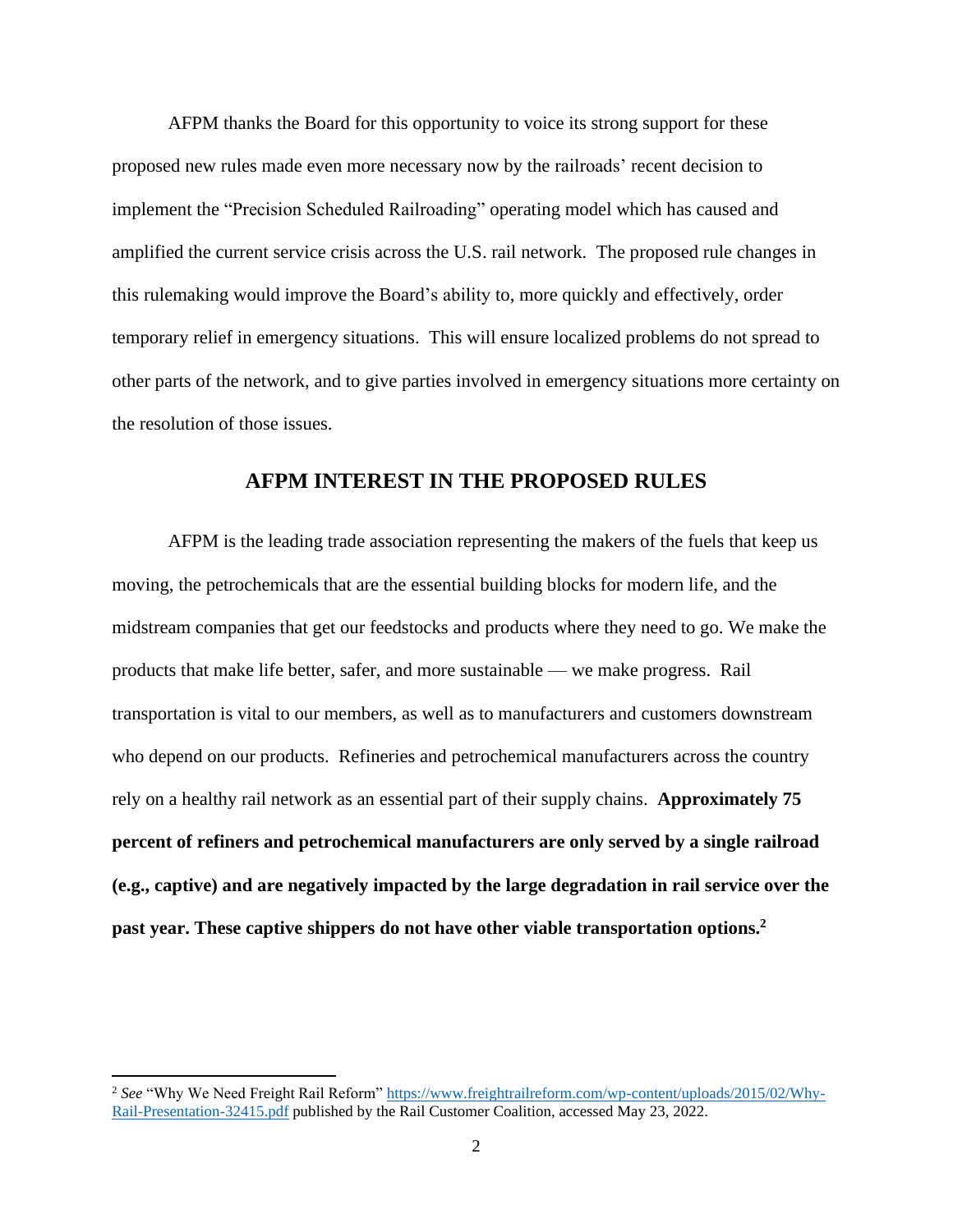Poor service from rail carriers is adversely impacting AFPM members, as noted in AFPM's testimony at the recent *Urgent Issues in Freight Rail Service* hearing.<sup>3</sup> Under the current process for expedited relief for service emergencies, AFPM members do not have confidence that the present process can provide adequate and timely relief. As a result, these members often forgo filing emergency service requests, to the detriment of AFPM's members and consumers.

AFPM appreciates that the STB has an important oversight role in looking at the impact of freight rail policies on rail shippers and is encouraged the STB is seeking ways to improve emergency relief during this difficult time in the rail industry. AFPM urges the Board to breathe more life into this remedy that has been underused and to provide rail shippers a better method to seek emergency relief.

#### **BACKGROUND**

The STB's Emergency service order regulations are designed to restore adequate rail service where there has been a substantial rail service issue or failure that requires immediate relief. Under 49 U.S.C. § 11123(a), the Board may issue an emergency service order where there exists "an emergency situation of such magnitude as to have substantial adverse effects on shippers, or on rail service in a region of the United States, or that a rail carrier . . . cannot transport the traffic offered to it in a manner that properly serves the public[.]" When the Board determines that such a situation exists, it may: "(1) direct the handling, routing, and movement of the traffic of a rail carrier and its distribution over its own or other railroad lines; (2) require joint or common use of railroad facilities; (3) prescribe temporary through routes; and (4) give

<sup>3</sup> *See* AFPM's Testimony "Hearing on Urgent Issues in Freight Rail Service" provided on April 26, 2022, [https://www.afpm.org/sites/default/files/issue\\_resources/STB%20Hearing%20Testimony%20Draft%20Remarks.pdf](https://www.afpm.org/sites/default/files/issue_resources/STB%20Hearing%20Testimony%20Draft%20Remarks.pdf)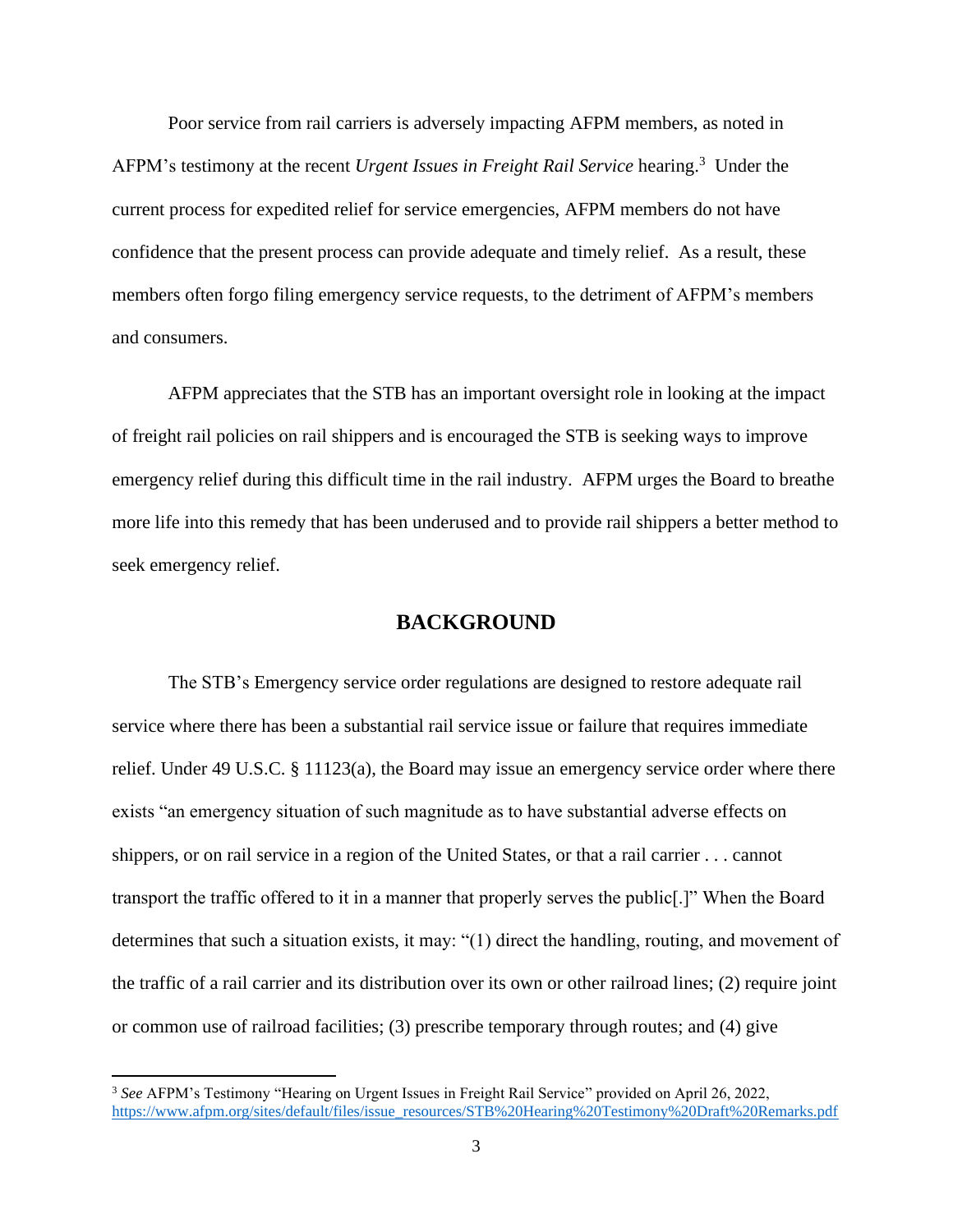directions for— (A) preference or priority in transportation; (B) embargoes; or (C) movement of traffic under permits;" or, when the service failure is caused by a cessation of service by Amtrak, direct the continuation of operations and related functions.<sup>4</sup>

The Board may act on its own initiative or pursuant to a petition, and emergency service may be ordered summarily (i.e., without regard to the Administrative Procedure Act).<sup>5</sup> Board orders under § 11123 are subject to an initial time limit of 30 days but may be extended up to an additional 240 days if the Board finds that emergency conditions continue to exist*. 6*

The current regulations at 49 C.F.R. § 1146.1(a) provide, in relevant part, that a petitioner seeking relief must show a substantial, measurable service deterioration or other demonstrated incumbent carrier inadequacy over an identified time period. Any petition for relief must demonstrate that the standard contained in 49 C.F.R. § 1146.1(a) is met, provide a summary of discussions the petitioner has had with the incumbent carrier regarding the service problems and the reasons why the incumbent is unlikely to restore adequate rail service within a reasonable period of time, and include a commitment from an alternative carrier to provide service that can be performed safely without degrading service to existing customers of the alternative carrier and without unreasonably interfering with the incumbent's overall ability to provide service.<sup>7</sup> A reply to the petition must be filed by the incumbent carrier within five business days, and a rebuttal by the party requesting relief may be filed within three business days following submission of the reply.

<sup>4</sup> *Id.*

<sup>5</sup> *Id.* § 11123(b)(1).

 $6$  *Id.* § 11123(a) & (c).

 $749$  C.F.R. § 1146.1(b).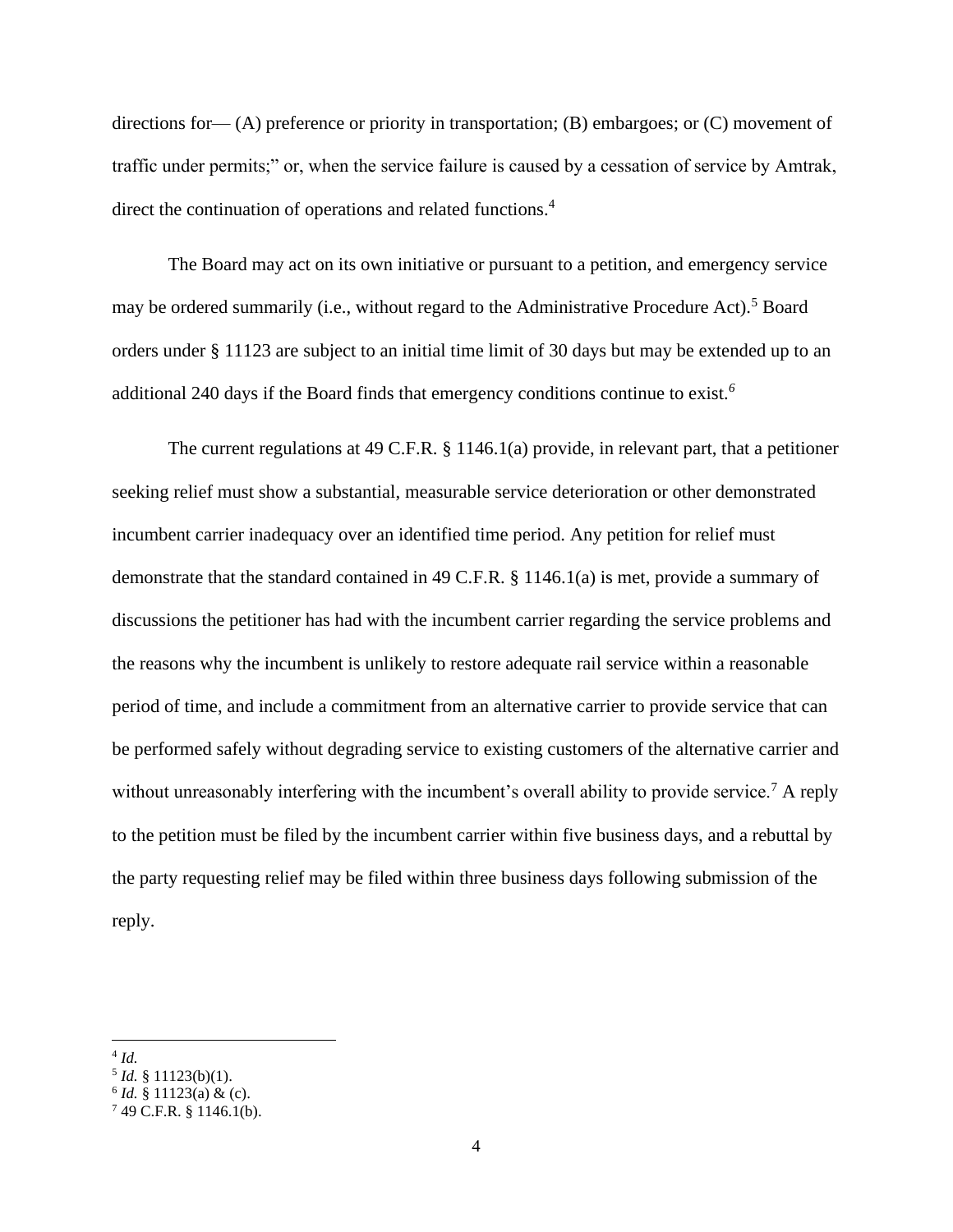### **COMMENTS**

As noted in the NPRM, the STB proposes to amend its emergency service regulations. Specifically, the Board proposes to:

- 1) amend procedures for parties seeking a Board order directing an incumbent carrier to take action to remedy a service emergency;
- 2) indicate that the Board may act on its own initiative to direct emergency service;
- 3) modify the informational requirements for parties in emergency service proceedings;
- 4) shorten the filing deadlines in emergency service proceedings and establish a timeframe for Board decisions; and
- 5) establish an accelerated process for certain acute service emergencies.

In proposing these modifications, the Board explained that rail service adequacy is a key part of the Board's mandate.<sup>8</sup> Pursuant to the rail transportation policy of 49 U.S.C. § 10101, in regulating the railroad industry, it is the policy of the United States Government to promote a safe and efficient rail transportation system, § 10101(3); ensure the development of a sound rail transportation system to meet the needs of the public, § 10101(4); foster sound economic conditions in transportation, § 10101(5); and provide for the expeditious handling and resolution of all proceedings, § 10101(15).

Poor rail service can harm productivity in important sectors of the economy and can have significant ripple effects throughout the rail network, both of which undermine sound rail

<sup>8</sup> *See, e.g., U.S. Rail Serv. Issues—Performance Data Reporting*, EP 724 (Sub-No. 4), slip op. at 5 (STB served Nov. 30, 2016) (citing 49 U.S.C. § 10101).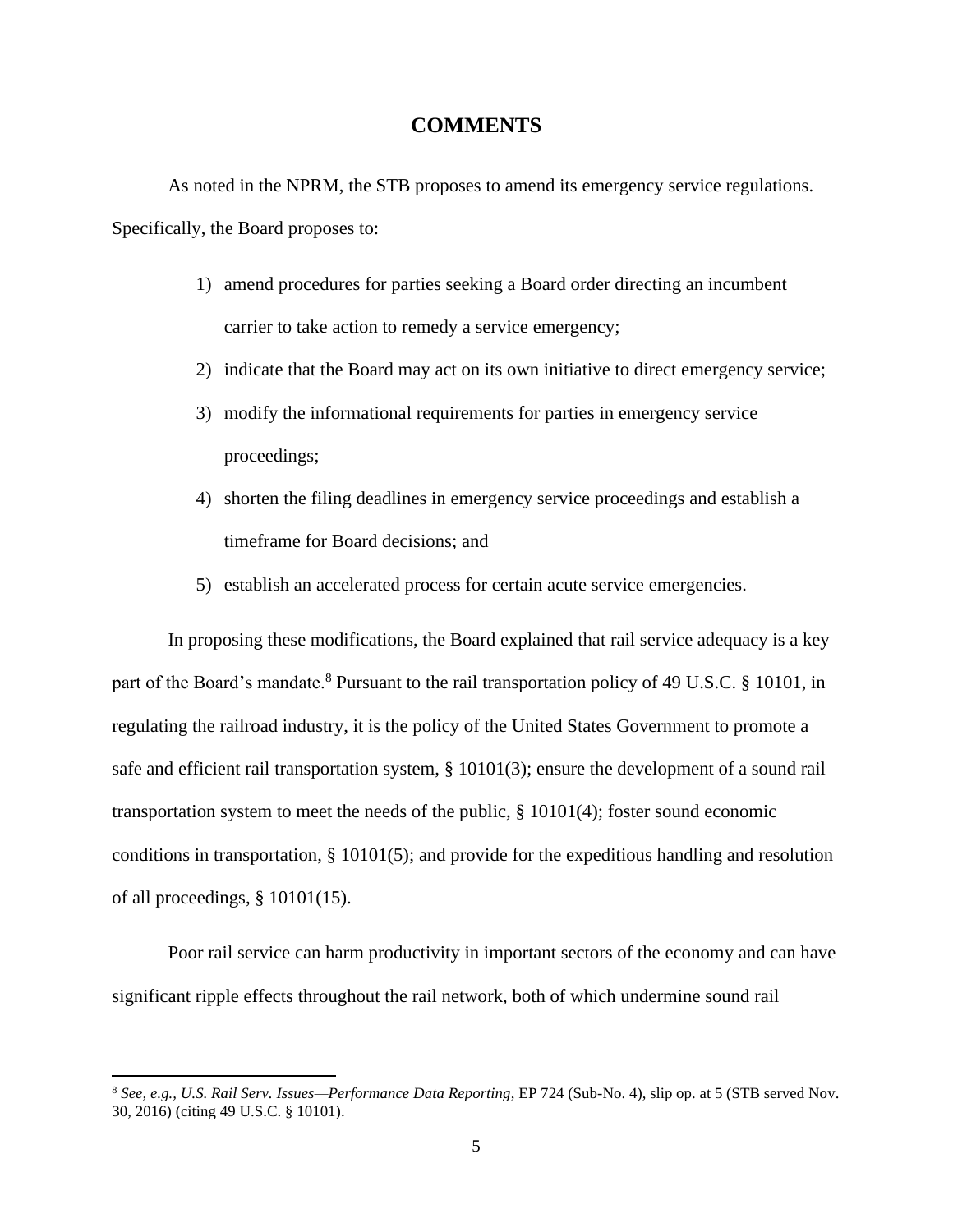transportation and economic conditions. The proposed rule changes would advance the rail transportation policy goals by enabling the Board to order temporary relief in emergency situations more quickly and effectively, to more rapidly ensure that localized problems do not spread to other parts of the network, and to give parties involved in emergency situations (both rail carriers and shippers) more certainty on the resolution of those issues.

Generally, AFPM supports these proposed improvements to the STB's emergency service regulations, including a specific indication that the Board may act on its own initiative as the statute provides. The Board has acknowledged that a recurring concern expressed by shipper interests is the amount of time it takes to obtain relief for service failures under the existing procedures and the difficulty of satisfying certain informational burdens. AFPM agrees with the Board's concern that these regulatory provisions are not utilized, especially during times of rail service disruptions, and warrants review of these rules.<sup>9</sup> If the affected rail shippers are not bringing cases, that result implies that the existing process is viewed as ineffective. Even if the process is not actually ineffective, this perception alone makes the process worthy of examination to ensure this statutory remedy is utilized when rail shippers have a need for this remedy because of a substantial rail service failure.

Frustrated by the current processes for both rate disputes and emergency service, rail shippers rarely bring forward cases or petitions and are forced to modify operations to their detriment since there are no other viable options. For example, rather than take the time and effort to develop a petition for emergency service relief, in some instances, refiners will make the tough decision to lower facility throughput or increase product storage or fleet size. Given the

<sup>9</sup> *See* 87 Fed. Reg. 25609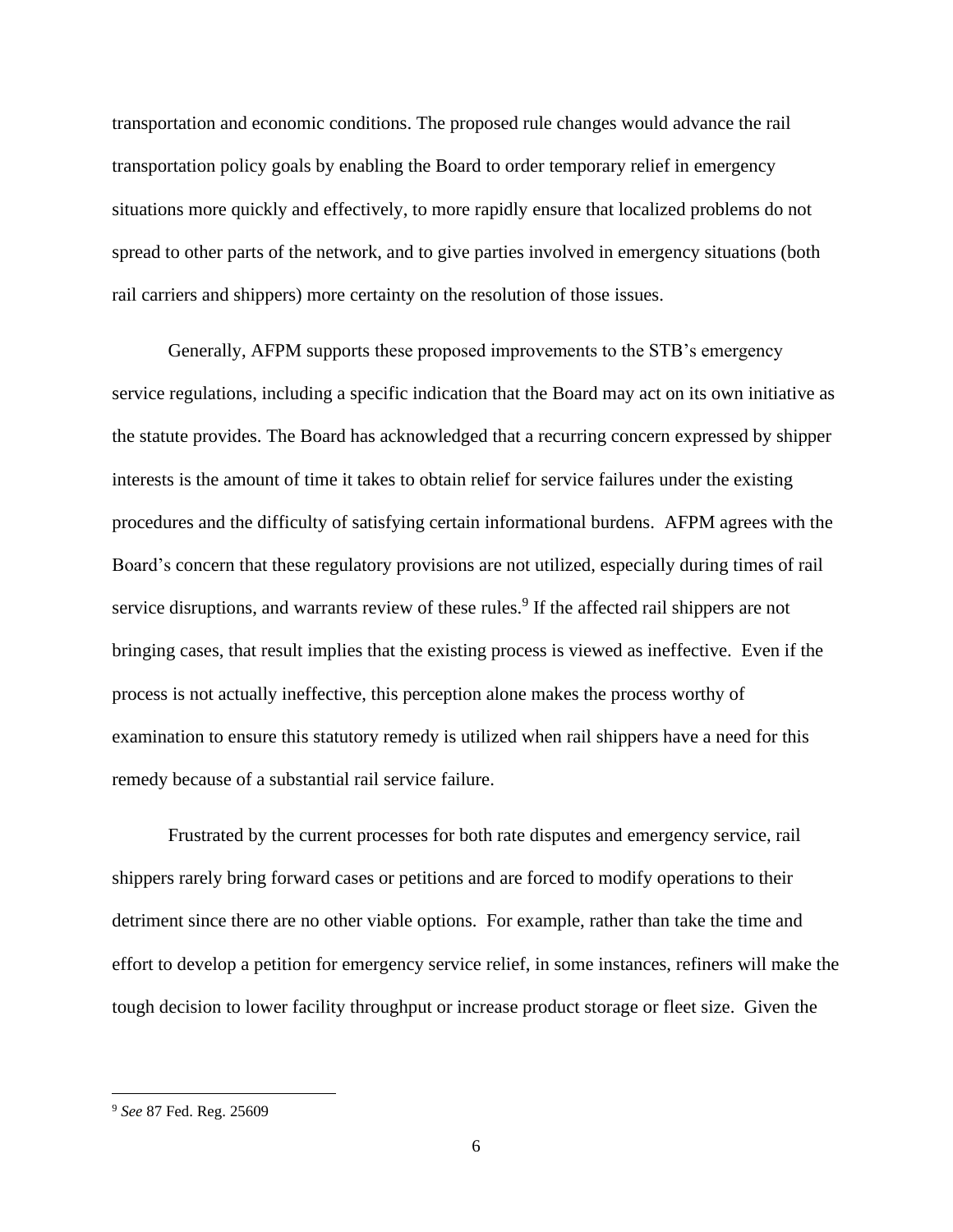uncertainty and complexity of the current regulatory process, shippers often choose temporary disruptions over an emergency service request and the associated ramifications.

In addition to the burdensome process, rail shippers are reluctant to engage the Board, in rate disputes or emergency service petitions, out of concern that a carrier would respond to intervention via commercial mechanisms in a manner that would negate, or worsen, any economic benefit gained from the process. This is particularly concerning for captive shippers. Reprisal from a carrier such as rate increases, reduction in service days, or demarketing other segments of a shipper's business in response to Board intervention would potentially begin a downward spiral of engagements between shipper and carrier rather than encourage collaboration to meet market demand. AFPM urges the Board to investigate this real concern through its investigatory powers.

# **1. Modifying Petition Requirements**

The Board proposes to amend the informational requirements for parties in these proceedings to make them fairer and more in line with who have access to the required information. These changes will encourage rail shippers to bring cases as they will not have to provide information that they do not have.

Because operational information of the incumbent carrier is not readily accessible to a petitioner, and because relevant facts in this regard will be within the incumbent carrier's control, the Board proposes requiring the incumbent carrier to address in its reply whether, and if so, why, the remedy proposed by the petitioner would be unsafe or infeasible or will substantially impair the incumbent's ability to serve its other customers or fulfill its common carrier obligations.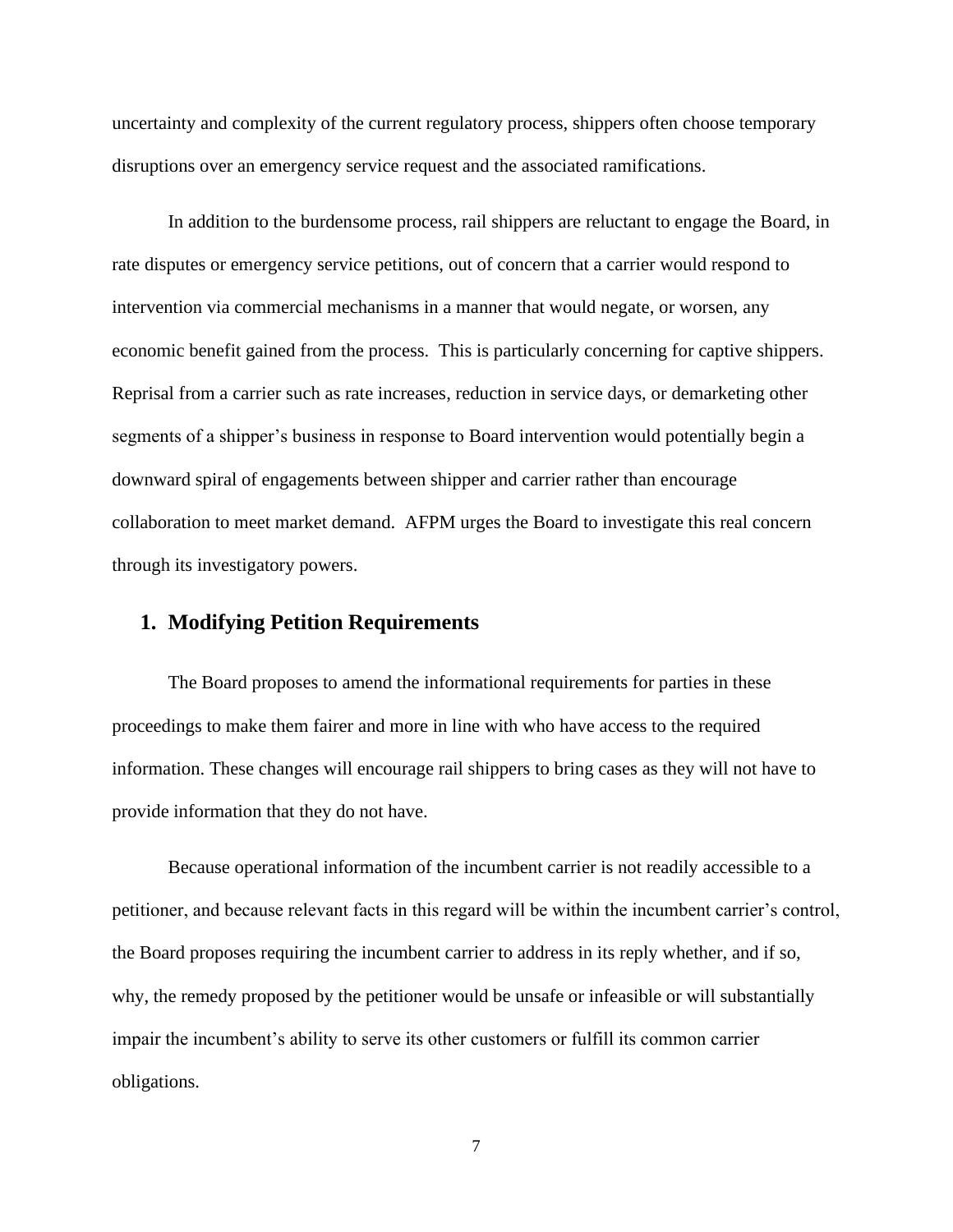For the same reasons, the proposed rule would allow any identified possible alternative carrier to file a reply to the emergency service petition and would require such filings to set forth any known problems or concerns perceived by the possible alternative carrier regarding the alternative service. These changes would allow the entity with the most knowledge about its operations to explain to the Board why a proposal regarding its operations is unsafe or infeasible, would unreasonably impair its ability to serve other customers, or fulfill its common carrier obligations.

Regarding the required explanation of reasons why the incumbent carrier is unlikely to restore rail service, the Board proposes to clarify that the explanation need only take the form of a "summary" to the extent that such information is available to the petitioner.

The Board also proposes a change by requiring petitioners to submit only a list of possible alternative carriers, based on the petitioner's understanding of other rail carriers' nearby operations. This modification would still allow the Board, with some initial guidance from the petitioner, to determine whether a suitable alternative carrier may be available based on individual circumstances, thereby allowing a petitioner to focus on providing readily available information regarding its service emergency to the Board as expeditiously as possible. While the informational burden on the petitioner would be lessened, the Board would encourage petitioners to include any information available to them that would assist the Board in determining what, if any, relief is available and appropriate.

AFPM strongly supports these attempts by the Board to place the burden of supplying pertinent information on the party with the most knowledge and to make the burden less difficult on the petitioner when it has limited knowledge. These changes would incentivize rail shippers to bring cases that may have gone unfiled in the past for lack of evidence not within its control.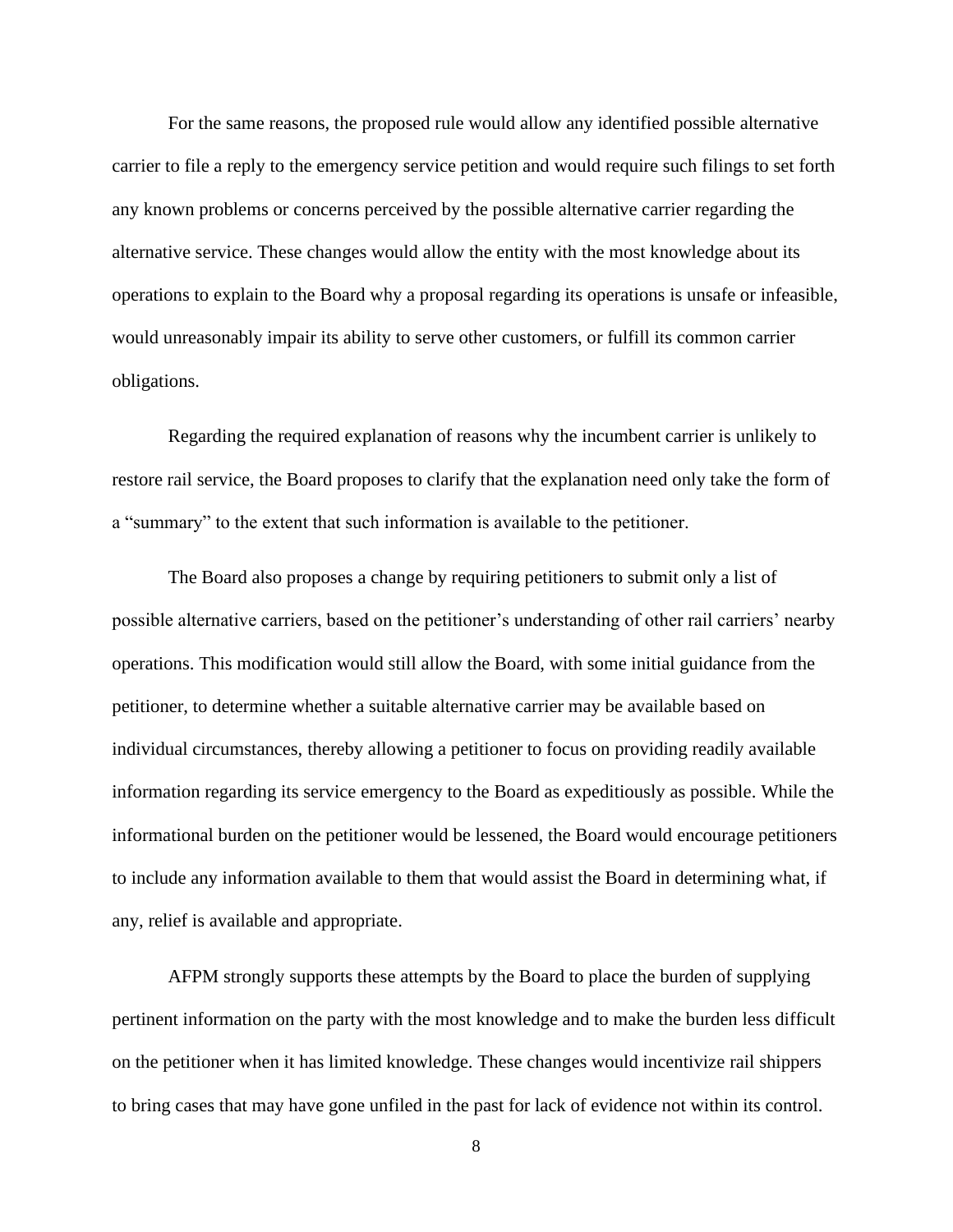In a proceeding where the discovery process is too slow to allow the Board to act expediently, this procedural shift in the requirements to provide information makes the most sense and follows the intent of Congress by making this remedy available to shippers who now view it as too difficult to obtain.

In addition to these changes proposed by the STB, AFPM supports shifting the burden of proof onto the railroads once a petitioner demonstrates a *prima facie* case of "a substantial, measurable service deterioration or other demonstrated inadequacy over an identified period of time by the incumbent carrier."<sup>10</sup> If the petitioner satisfies this initial burden, the incumbent carrier will have the opportunity to reply and provide its reasons why the petitioner's claims are not sufficient to show a service deterioration or inadequacy, or why the remedy proposed by the petitioner would be unsafe or infeasible or will substantially impair the incumbent's ability to serve its other customers or fulfill its common carrier obligations. The alternative carrier could also submit information in support or opposition to the request. Then, the petitioner will have the opportunity to rebut any claims by these parties. This burden shift will place more of the onus on the incumbent carrier who has better access to service and capacity information in a proceeding where discovery is ineffective due to the urgency of the matter.

Moreover, the Board should provide a defined standard for a petitioner to demonstrate this *prima facie* case or a service deterioration. The Board could use a standard based on first mile/last mile (e.g., missed switches 30 percent of the time), trip plan compliance data,<sup>11</sup> or based

<sup>10</sup> *See* 9 C.F.R. Section 1146.1(a)

<sup>&</sup>lt;sup>11</sup> In *Urgent Issues in Freight Rail Service – Railroad Reporting, EP 770 (Sub-No. 1) (STB served May 6, 2022),* the Board required all Class I rail carriers to report on first mile / last mile and trip plan compliance data. The availability of this information should make this proposed standard easier to determine. Moreover, the Board in *First-Mile / Last-Mile Service,* EP 767 (STB served Sept. 2, 2021) sought comments on this type of data. Hopefully, service metrics reporting from this proceeding could also help with these types of determinations about an emergency.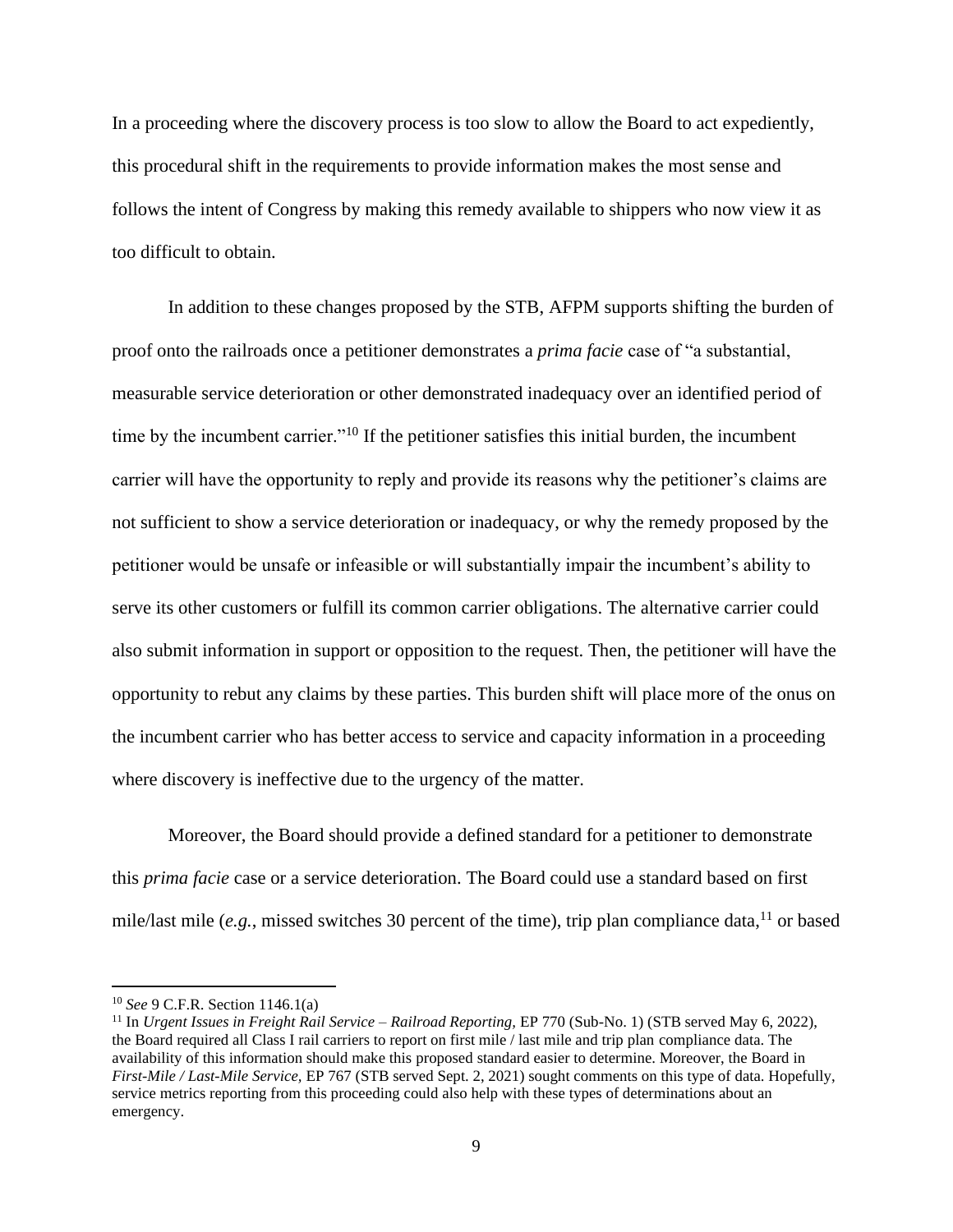on a plant/facility shutdown or slowdown in the past, present, or future. This clearer standard would encourage shippers to bring these types of cases in these dire circumstances because they will better understand their likelihood of success.

The Board should also consider creating a reasonable railroad standard for the incumbent railroad if an emergency relief order is issued. This standard should require the incumbent railroad to cooperate in a reasonable manner with the petitioner and the alternative carrier, while the order is in effect. Otherwise, an uncooperative incumbent railroad could hamper service by the alternative railroad, thereby hindering the effectiveness of the remedy.

AFPM fully supports Board's proposed modifications to the emergency service process and seeks these additional changes to the burden of proof and the standard for relief as well as the reasonable railroad standard. These changes would improve the expedited relief process and make it more likely to be used going forward. Most importantly, these changes more closely align the regulations with the intent of the statute.

## **2. Modifying the Regulatory Timeframe**

In order to resolve emergency service matters more efficiently and expeditiously, the Board proposes (1) shortening the filing deadlines set forth in part 1146 and (2) establishing a target timeframe for a Board decision on the petition. The reply period for an incumbent or any alternative carrier to respond to a petition under  $\S 1146.1(b)(2)$  would be reduced from five business days to three, and the rebuttal period under  $\S 1146.1(b)(3)$  would be reduced from three business days to two. Additionally, the Board proposes language stating that it expects to issue a decision within five business days after receiving the rebuttal. By shortening the timeframe and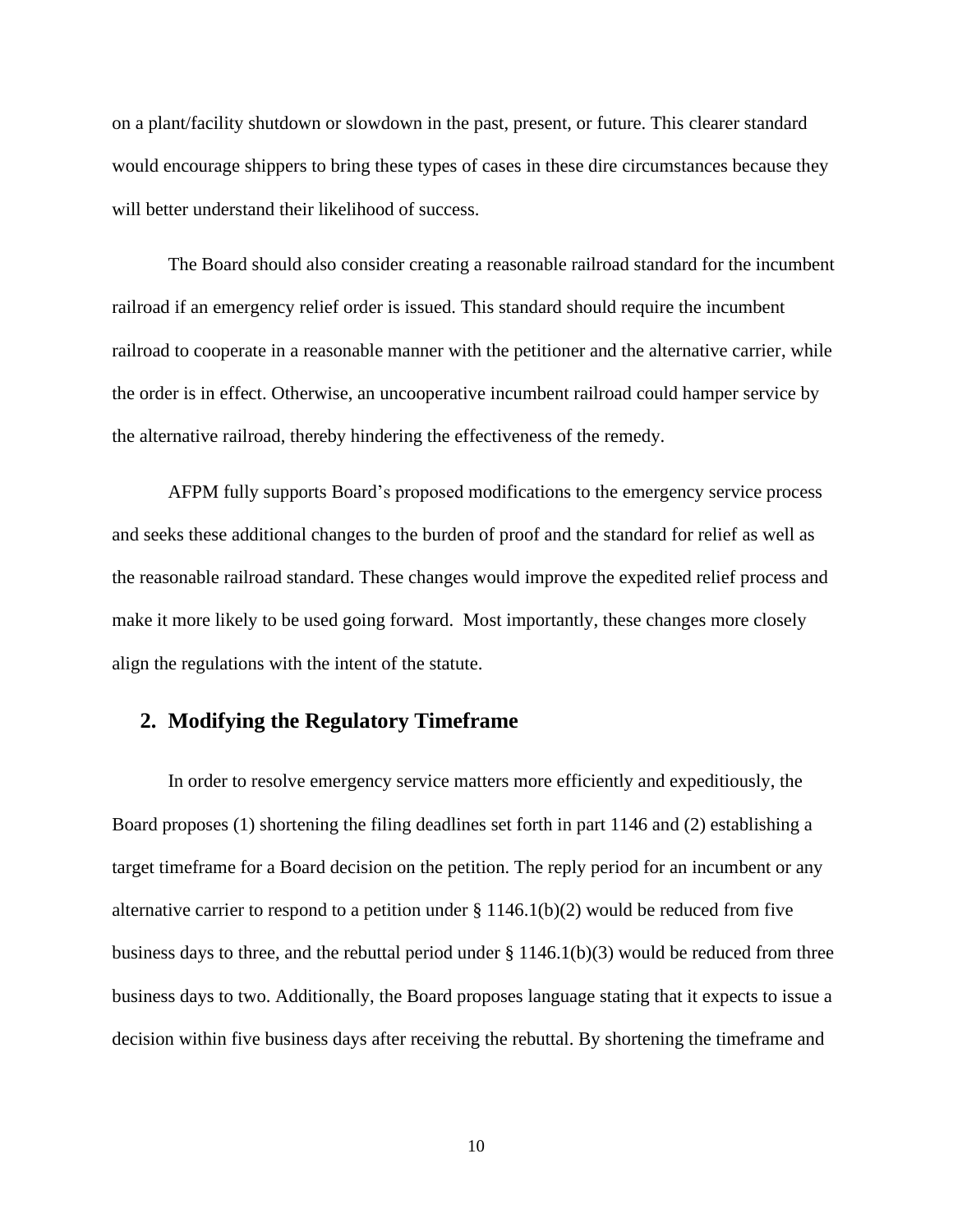indicating when the parties can expect a decision by the Board, the proposed amendments would further streamline the process for all parties involved in an emergency service proceeding.

Again, AFPM fully supports these changes to the regulatory timeframe. These changes will expedite the proceeding where time is clearly of the essence. In the event a party needs more time, it can always seek leave to file late. However, AFPM urges the Board to only grant such requests in extraordinary circumstances, especially because the modifications discussed in the previous section have placed the informational requirements on the appropriate parties.

In the event the petitioner demonstrates a *prima facie* case, and the incumbent railroad does not adequately rebut this case in its reply, AFPM urges the Board to provide its decision within five business days after the reply is filed when possible. This could expedite the process by two days which could be the difference between a plant shutting down or continuing to operate. Overall, AFPM thanks the Board for offering these improvements to the timing of these proceedings and encourages it to expedite the process even further as suggested here.

# **3. Establishing an Accelerated Process to Handle Acute Service Emergencies**

Stakeholders identified the timeliness of regulatory action in situations involving acute service emergencies as the most serious issue, such as those involving public health or safety issues and imminent and extended potential plant shutdowns. To address the most urgent service emergencies more efficiently and in a more expeditious manner, the Board proposes to establish an accelerated process for certain acute service emergencies that present potential imminent harm and threaten potentially severe adverse consequences to the petitioner, its customers, or the public. Such emergencies would arise when there is a clear and present threat to public health, safety, or food security, or a high probability of business closures or immediate and extended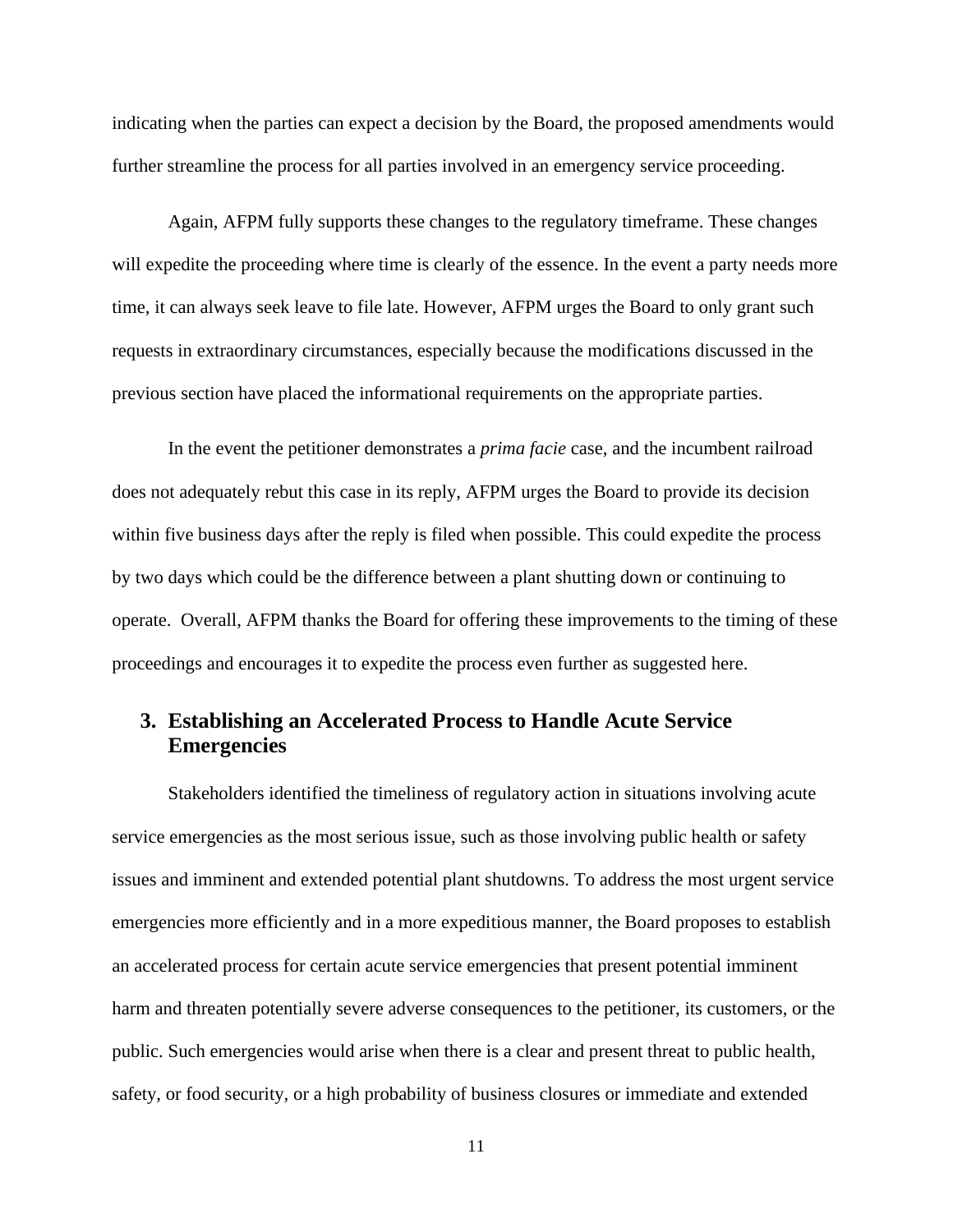plant shutdowns. Given the accelerated nature of this process, the Board also proposes a time limit for relief of 20 days. This should provide sufficient time to allow petitioners to file a case under 49 C.F.R. § 1146.1, which would involve a more extended and detailed evidentiary process, for relief in effect up to 240 days, if necessary.

Again, AFPM fully supports this accelerated process for the most acute service emergencies. Like its request above for a clearer standard for service deterioration, AFPM also suggests a clearer standard for an acute service emergency. It urges the Board to allow any type of plant shutdown to qualify for this relief and remove the words "and extended" with respect to plant shutdowns. Any plant shutdown is acute.

Under these extreme circumstances, delay could mean a refinery shutdown that would create gasoline, diesel, or jet fuel shortages in parts of the U.S. These are the types of circumstances that cannot occur without great harmful impact to our country and its economy. Therefore, this accelerated process can only help to stop this from happening. Since an accelerated process may help prevent the shortages of gasoline, diesel, and jet fuels resulting from rail service impacts.

### **CONCLUSION**

AFPM commends the Board for considering ways to make its emergency service remedy more usable for shippers. AFPM agrees with the Board's concerns that the present process is not being used because it is too slow or burdensome. Further, AFPM notes the present process is also not being used because captive shippers fear reprisal from the railroads should they seek out a remedy from the Board. Improving the Board's ability to, more quickly and effectively, and order temporary relief in emergency situations is essential given the service disruptions rail